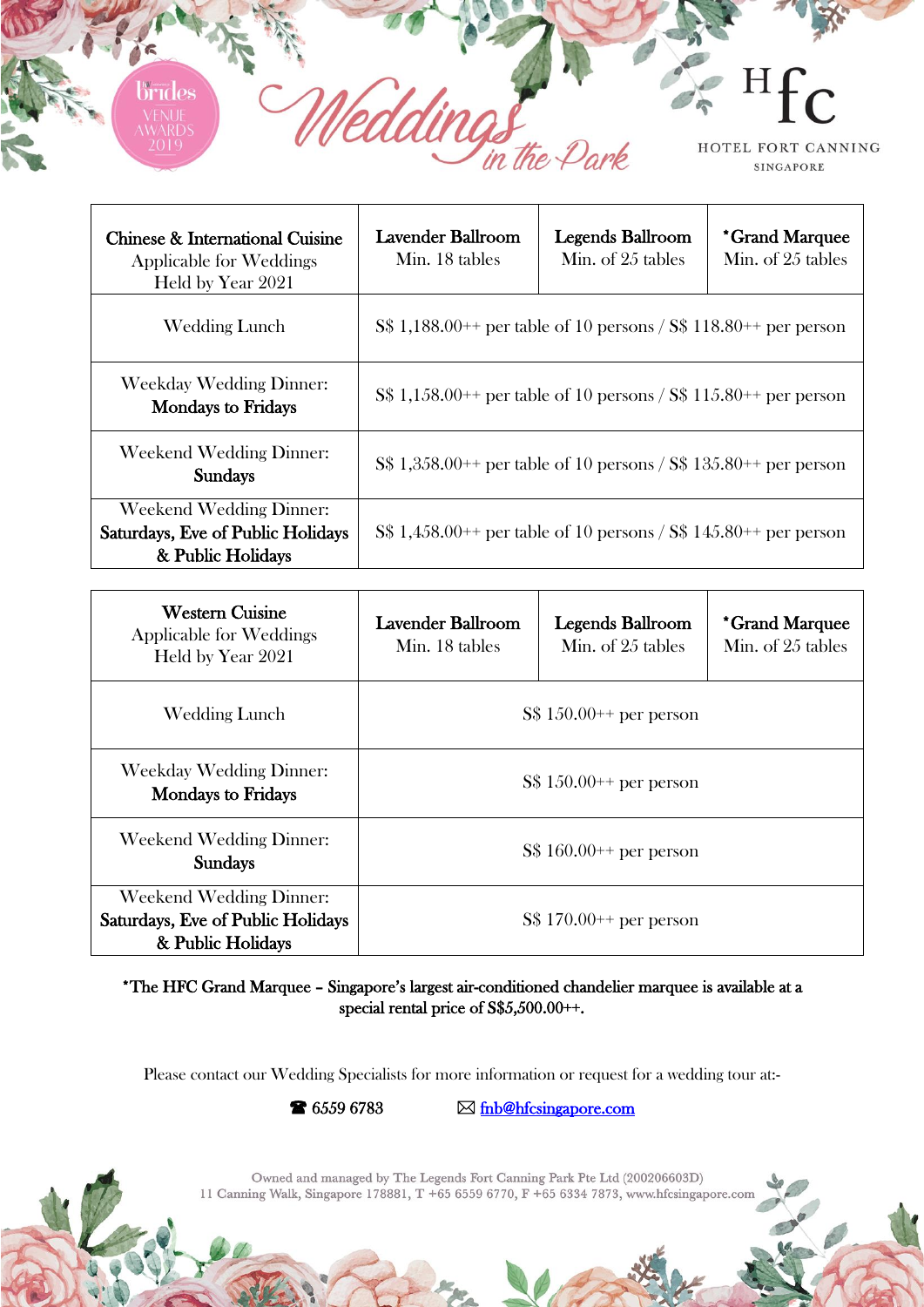HOTEL FORT CANNING SINGAPORE

H

ヿ

| Chinese & International Cuisine<br>Applicable for Weddings<br>Held by Year 2022          | Lavender Ballroom<br>Min. 18 tables                                | <b>Legends Ballroom</b><br>Min. of 25 tables | *Grand Marquee<br>Min. of 25 tables |
|------------------------------------------------------------------------------------------|--------------------------------------------------------------------|----------------------------------------------|-------------------------------------|
| Wedding Lunch                                                                            | $S\$ 1,218.00++ per table of 10 persons / $S\$ 121.80++ per person |                                              |                                     |
| Weekday Wedding Dinner:<br><b>Mondays to Fridays</b>                                     | $S\$ 1,188.00++ per table of 10 persons / $S\$ 118.80++ per person |                                              |                                     |
| Weekend Wedding Dinner:<br><b>Sundays</b>                                                | $S\$ 1,388.00++ per table of 10 persons / $S\$ 138.80++ per person |                                              |                                     |
| <b>Weekend Wedding Dinner:</b><br>Saturdays, Eve of Public Holidays<br>& Public Holidays | $S\$ 1,488.00++ per table of 10 persons / $S\$ 148.80++ per person |                                              |                                     |

Π

in the Park

ndes

| <b>Western Cuisine</b><br><b>Applicable for Weddings</b><br>Held by Year 2022            | <b>Lavender Ballroom</b><br>Min. 18 tables | <b>Legends Ballroom</b><br>Min. of 25 tables | *Grand Marquee<br>Min. of 25 tables |
|------------------------------------------------------------------------------------------|--------------------------------------------|----------------------------------------------|-------------------------------------|
| Wedding Lunch                                                                            | $S\$ 153.00++ per person                   |                                              |                                     |
| <b>Weekday Wedding Dinner:</b><br><b>Mondays to Fridays</b>                              | $S\$ 153.00++ per person                   |                                              |                                     |
| <b>Weekend Wedding Dinner:</b><br><b>Sundays</b>                                         | $S\$ 163.00++ per person                   |                                              |                                     |
| <b>Weekend Wedding Dinner:</b><br>Saturdays, Eve of Public Holidays<br>& Public Holidays | $S\$ 173.00++ per person                   |                                              |                                     |

\*The HFC Grand Marquee – Singapore's largest air-conditioned chandelier marquee is available at a special rental price of S\$5,500.00++.

Please contact our Wedding Specialists for more information or request for a wedding tour at:-

 $\triangleright$  6559 6783  $\triangleright$  <u>fnb@hfcsingapore.com</u>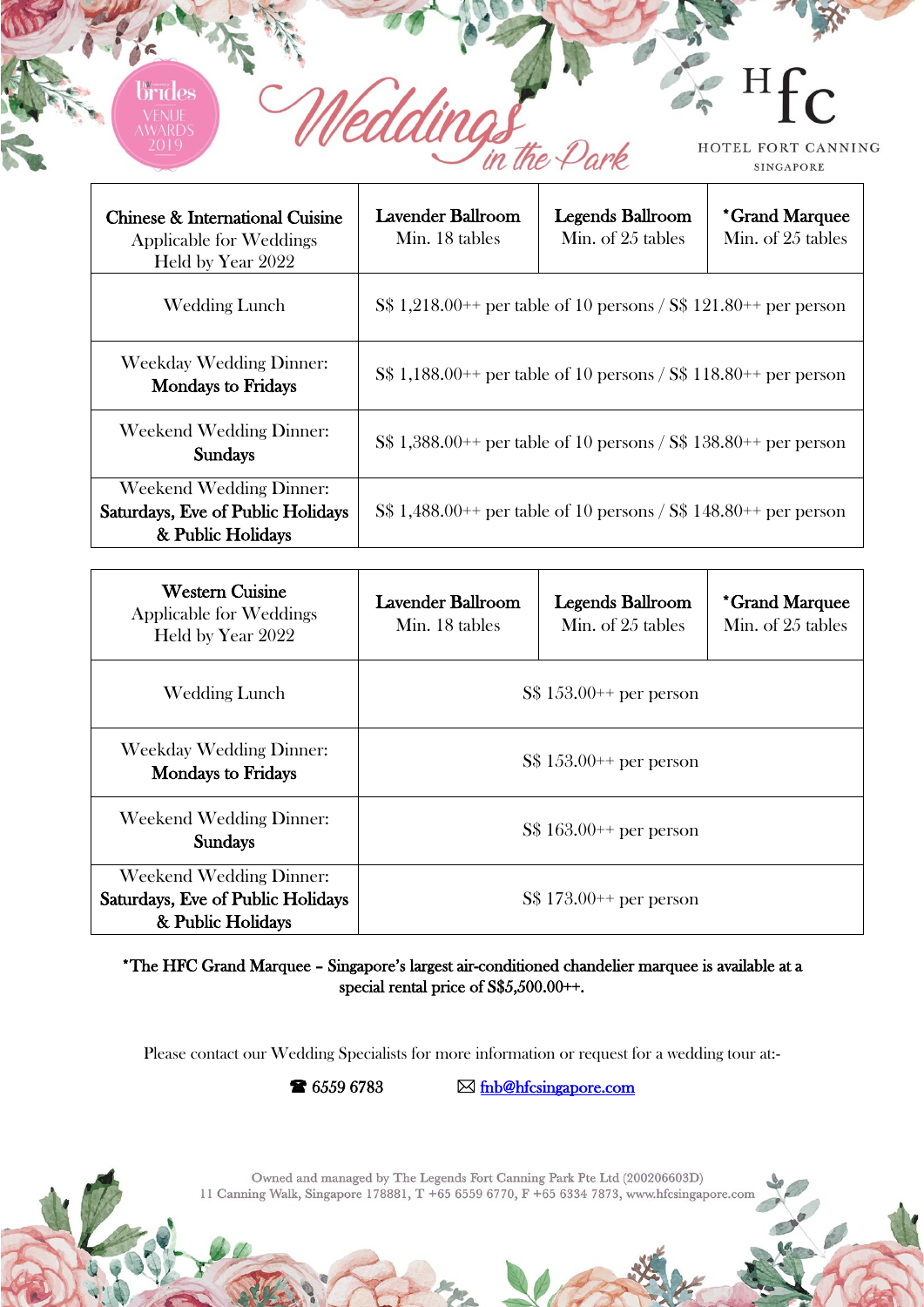

## Celebratory Dining:

- ♥ A specially crafted celebratory menu featuring authentic Cantonese, Western cuisine & International Buffet
- ♥ Menu tasting for 10 persons (Mondays to Thursdays only, exclusive of Eve of Public Holidays and Public Holidays)
- ♥ Free-flow of soft drinks and mixers
- ♥ One champagne fountain display and a bottle of sparkling wine for toasting
- ♥ Corkage fee per bottle of wine/champagne (750ml) at \$35.00++
- ♥ Waiver of corkage fee for all duty-paid hard liquor
- ♥ Complimentary: One 30 litres barrel of draught beer

## Decorations:

- ♥ Dry ice effect for bridal march-in
- ♥ An elegant wedding cake model display on stage
- ♥ Selection of wedding themes with flower pedestals and floral centrepieces
- ♥ Stylish chair covers to enhance the romantic ambience of your wedding
- ♥ Complimentary: Usage of two projectors and two screens

## Wedding Privileges:

- Selection of wedding favours for each wedding guest
- ♥ Selection of wedding invitation cards for 70% of confirmed guests (Excludes inserts, printing and other costs)
- ♥ One VIP parking lot for bridal car
- ♥ Preferential guest room rates for wedding guests
- ♥ Complimentary: One guest signature book and money gift box
- ♥ Complimentary: Car park passes for 20% of confirmed guests (Based on first come first served basis)

## For the Couple:

- ♥ 1-night stay in the luxurious Premium King Bridal Room, inclusive of breakfast for two, welcome amenities with floral arrangement, a complimentary bottle of wine and a pair of HFC's beloved forest friends.
- ♥ A \$50 nett F&B dining credit (applicable for Room Service or The Salon)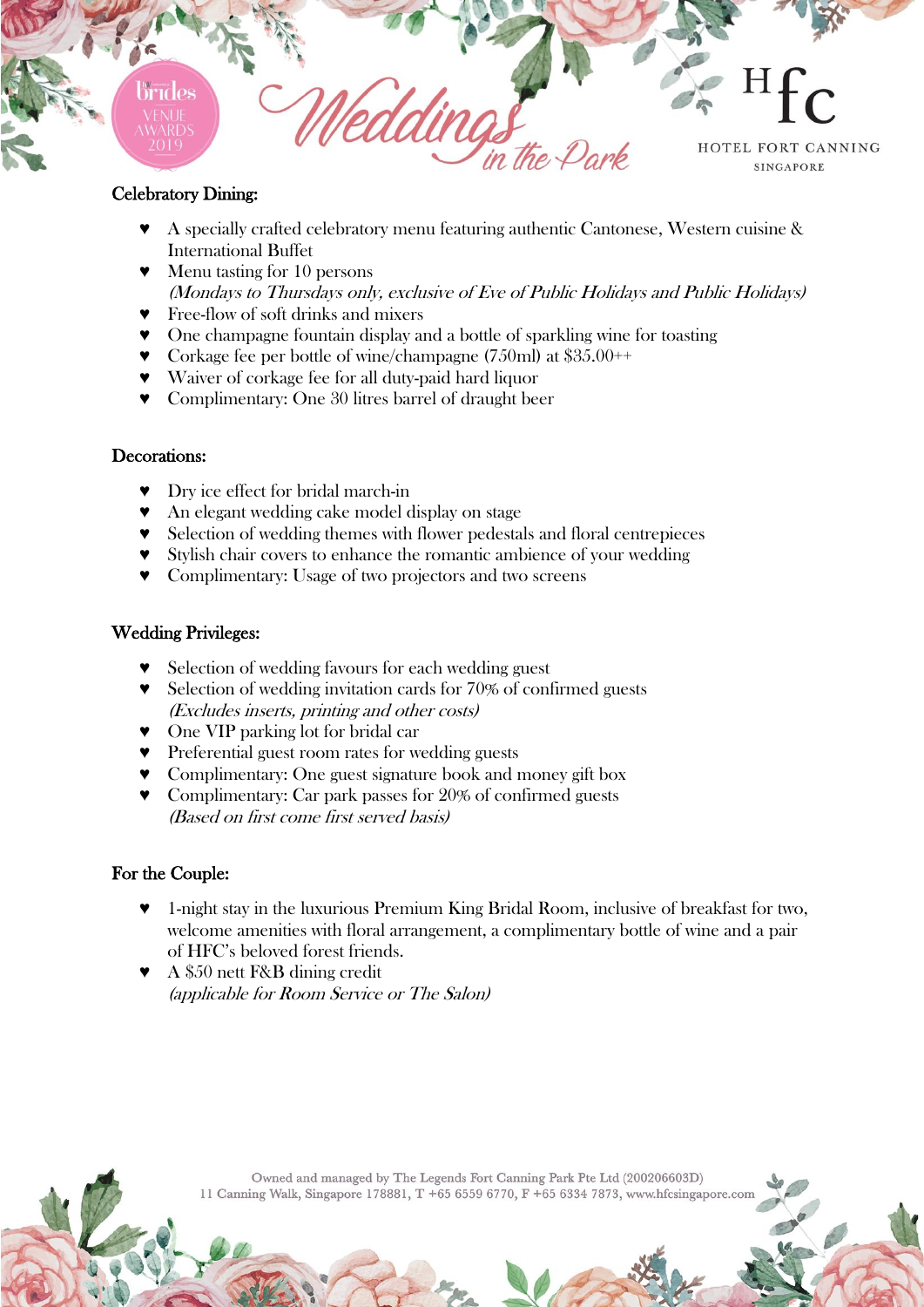

# Chinese Set Lunch & Weekday Chinese Set Dinner Menu

## DELUXE COMBINATION 富贵大拼盘

|             | <b>Q</b> Roast Duck, Jellyfish with Sesame, Spring Roll, Octopus, Gold Coin Barbecued Chicken<br>烧鸭, 芝麻海蜇, 春卷, 八爪鱼, 金钱鸡肉干     |            |
|-------------|-------------------------------------------------------------------------------------------------------------------------------|------------|
|             | Shredded Chicken with Spicy Sauce, Deep-Fried Prawn Roll, Spring Roll, Octopus, Jellyfish with Sesame<br>麻辣鸡丝,炸虾枣,春卷,八爪鱼,芝麻海蜇 |            |
| <b>SOUP</b> |                                                                                                                               |            |
|             | Five Treasure Soup (Fish Maw, Dried Scallops, Sea Cucumber, Shredded<br>Abalone & Golden Mushroom)                            | 五宝羹        |
|             | Double-Boiled Ginseng Chicken with White Fungus & Dried Scallop Soup                                                          | 人参白木耳干贝炖鸡汤 |
|             | <b>SEAFOOD</b>                                                                                                                |            |
|             | Combination of Prawns, Celery and Sweet Peas with Spicy Sauce                                                                 | 虾伴碧绿辣汁     |
|             | $\Box$ Deep-Fried Prawn with Oat                                                                                              | 香脆麦片虾      |
|             | <b>VEGETABLES</b>                                                                                                             |            |
| ⊔           | Braised Spinach, Abalone Mushroom with Dried Scallop                                                                          | 干贝鲍鱼菇扒菠菜   |
| ⊔           | Braised Jade Abalone, Shitake Mushroom & Vegetable with Superior Oyster<br>Sauce                                              | 玉鲍片花菇烩时蔬   |
| <b>FISH</b> |                                                                                                                               |            |
|             | Steamed Seabass with Black Bean Sauce                                                                                         | 鼓汁蒸金目卢     |
|             | Deep-Fried Marbled Goby Fish with Fish Sauce                                                                                  | 鱼露炸笋壳鱼     |
|             | <b>POULTRY</b>                                                                                                                |            |
|             | Signature Crispy Roast Chicken                                                                                                | 脆皮烧鸡       |
|             | Deep-Fried Spare Ribs with Sweet and Sour Sauce                                                                               | 京都排骨王      |
|             | <b>RICE/NOODLE</b>                                                                                                            |            |
|             | <b>Braised Ee-Fu Noodles with Chives and Abalone Sauce</b>                                                                    | 鲍汁韭王焖伊面    |
|             | Wok-Fried Rice with Diced Chicken and Silver Fish                                                                             | 银鱼仔鸡粒炒饭    |
|             | <b>DESSERTS</b>                                                                                                               |            |
|             | Cream of Red Bean with Lotus Seed and Lily Bud                                                                                | 百年好合红豆沙    |
|             | Chilled Cream of Honeydew with Sago                                                                                           | 蜜瓜西米露      |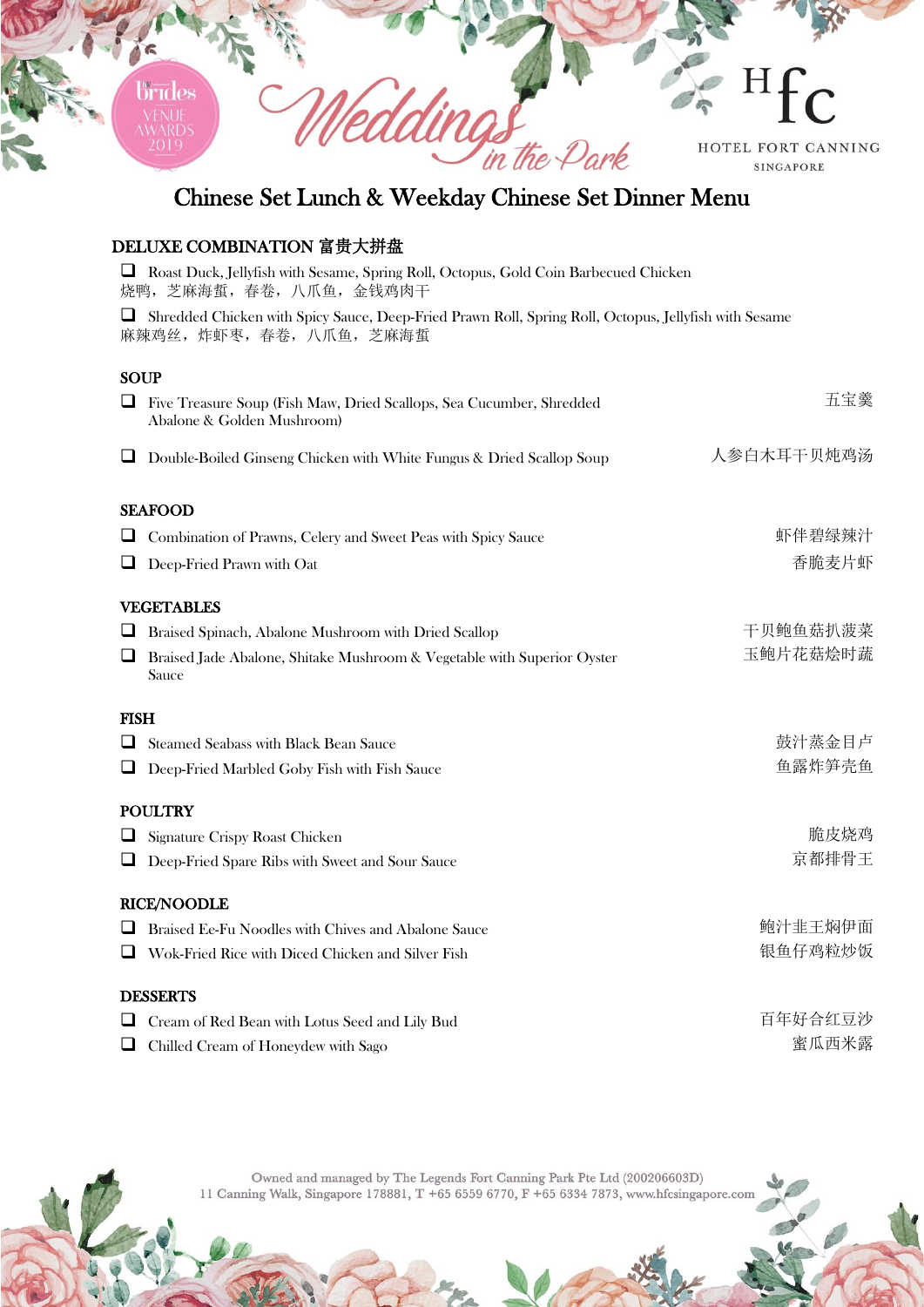

## Weekend Chinese Set Dinner Menu

## FIVE TREASURES COMBINATION 五福临门

- Suckling Pig Slices, Jellyfish with Sesame, Spring Roll, Deep-Fried Prawn Roll, Octopus 乳猪件,芝麻海蜇,春卷,炸虾枣,八爪鱼
- Roasted Duck, Mango Prawn Roll, Seafood Deli Parcel, Jellyfish with Sesame, Gold Coin Barbecued Chicken 烧鸭,芒果虾卷,石榴球,芝麻海蜇,金钱鸡肉干
- Drunken Chicken, Deep-Fried Prawn Roll, Mock Scallop, Octopus, Jellyfish with Sesame 醉鸡,炸虾枣,炸带子,八爪鱼,芝麻海蜇

#### **SOUP**

| Braised Shark's Fin with Crab Meat & Dried Scallop                               | 红烧干贝蟹肉翅    |
|----------------------------------------------------------------------------------|------------|
| Braised Shark's Fin with Crab Meat & Bamboo Pith                                 | 红烧竹笙蟹肉翅    |
| Double-Boiled Chicken Soup with Chinese Herbs, Conch Meat and Hashima            | 雪蛤淮杞响螺炖鸡汤  |
| <b>SEAFOOD</b>                                                                   |            |
| Poached Live Prawn with Herbs                                                    | 药膳灼生虾      |
| Sautéed Scallop, Celery and Honey Peas with XO Chilli Sauce                      | XO 酱双翠炒带子  |
| Deep-Fried Wasabi Prawn<br>⊔                                                     | 日式沙律虾球     |
| <b>VEGETABLES</b>                                                                |            |
| Braised Baby Abalone, Lingzhi Mushrooms & Vegetables with Superior Oyster Sauce  | 鲍鱼仔灵芝菇烩时蔬  |
| Braised Sliced Abalone, Black Mushrooms & Vegetabless with Superior Oyster Sauce | 蚝皇鲍片扒北菇扒时蔬 |
| Braised Sea Cucumber, Black Mushrooms & Vegetables with Dried Scallop            | 碧绿干贝海参烩花菇  |
| <b>FISH</b>                                                                      |            |
| ⊔<br>Steamed Garoupa with Superior Soy Sauce                                     | 清蒸海斑       |
| Steamed Seabass with Black Bean Sauce<br>⊔                                       | 鼓汁蒸金目卢     |
| Deep-Fried Marbled Goby Fish in Superior Soy Sauce<br>⊔                          | 油浸笋壳鱼      |
| <b>MEAT</b>                                                                      |            |
| Deep-Fried Crispy Chicken                                                        | 一品吊烧鸡      |
| Steamed Chicken with Chinese Herbs<br>ப                                          | 聚宝富贵鸡      |
| Deep-Fried Spare Ribs with Grape Sauce                                           | 葡萄排骨王      |
| <b>RICE/NOODLES</b>                                                              |            |
| Braised Ee-Fu Noodle with Shredded Mushroom and Button Mushroom                  | 双菇焖伊面      |
| Wok-Fried Noodle with Barbecued Pork and Shrimps<br>ப                            | 香港炒面       |
| Wok-Fried Rice with Assorted Meat wrapped in Lotus Leaf                          | 腊味荷叶饭      |
| <b>DESSERT</b>                                                                   |            |
| Chilled Cream of Mango with Sago and Pomelo                                      | 杨枝甘露       |
| Cream of Water Chestnut and Sweet Corn with Egg (Hot)                            | 蛋花马蹄玉粟露    |

□ Chilled Almond Beancurd with Fruit Cocktail the context of the context of the context of the context of the context of the context of the context of the context of the context of the context of the context of the conte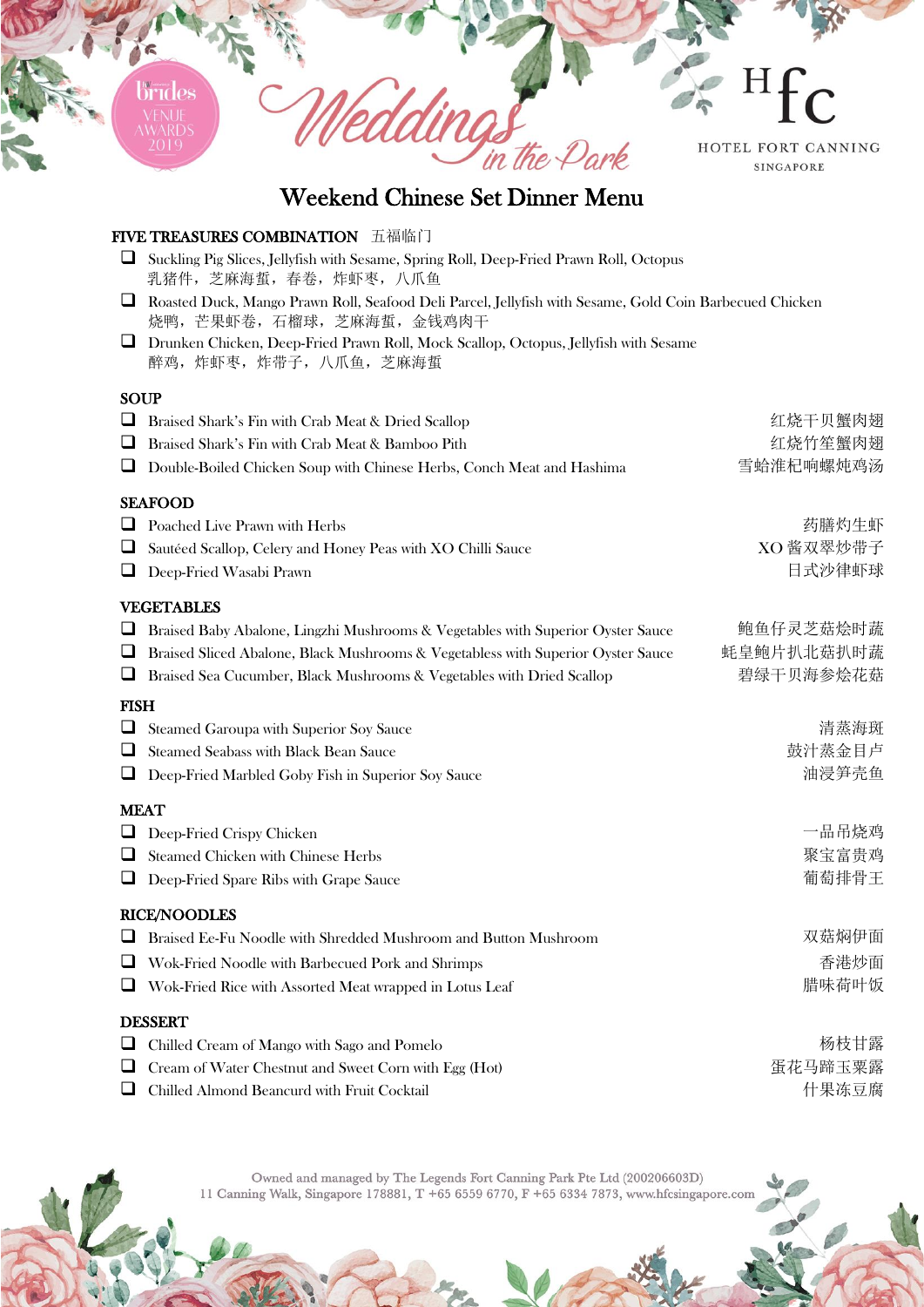

## International Buffet Lunch Menu

#### Hors D'oeuvre

Bay Shrimp with Alphonso Mango Salad and Raspberry Vinaigrette Hickory Smoked Duck with Haricot Vert in Pepper Seafood with Rainbow Cabbage Slaw Salmon Gravlax

#### Salad

Mesclun Greens, Romaine Lettuce Cherry Tomatoes, Cucumbers, Olives, Onion Rings, Trio Pepper, Carrots Corn Kernels, Garbanzo Beans, Sunflower Seeds

Served with Choice of Salad Dressing (Balsamic Vinaigrette, French, and Thousand Island dressing)

#### Soup

Classic French Onion Soup Served with a Selection of Bread Rolls with Butter and Margarine

#### Mains

Stuffed Grilled Chicken Breast with Rocket, Sautéed Mushrooms and Velouté Sauce Almond-crusted Fish with Onion Chilli Salad in Sauce Vin Blanc Roast Beef with Red Wine & Herb Rub in Beef Jus Thai Baby Kailan with Vegetarian Sauce (V) Singaporean Fried Rice with Chinese Chicken Sausage, Prawn, Chilli Padi & Mixed Vegetables Indian Mee Goreng (V)

#### Sweet Endings

Selection of French Pastries Black Forest Cake Wild Summer Berry Panna Cotta Tropical Fresh Fruit Platter Warm Bubur Cha Cha

Beverage Freshly Brewed Coffee & Tea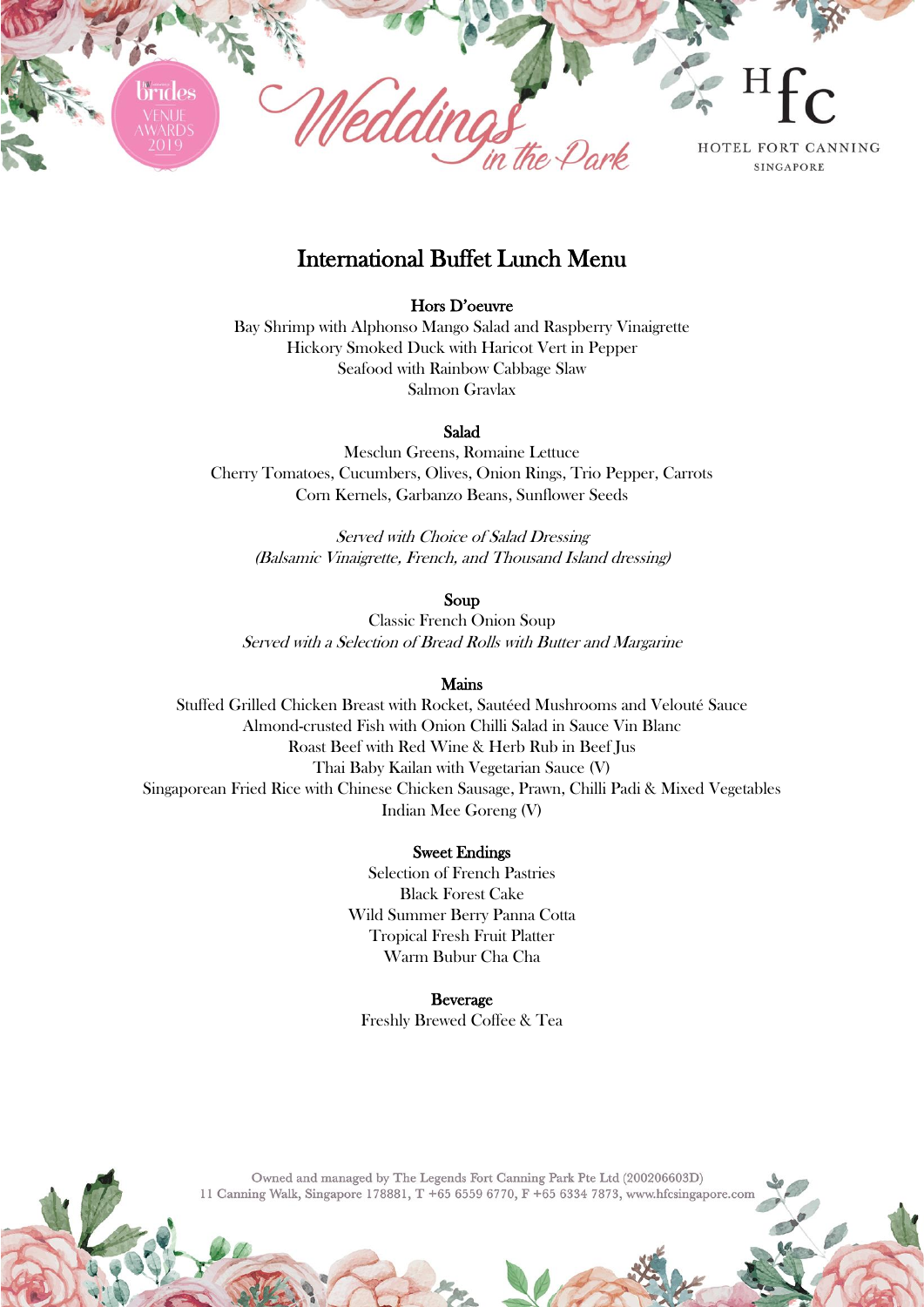

## International Buffet Dinner Menu

#### Hors D'oeuvre

Selection of Sushi & Maki Rolls Bay Shrimps with Alphonso Mango Salad and Raspberry Vinaigrette Hickory Smoked Duck with Haricot Vert in Pepper Fresh Mango Salad with Dried Shrimps Seafood with Rainbow Cabbage Slaw Salmon Gravlax

#### Salad

Mesclun Greens, Romaine Lettuce Cherry Tomatoes, Cucumbers, Olives, Onion Rings, Trio Pepper, Carrots Corn Kernels, Garbanzo Beans, Sunflower Seeds

Served with Salad Dressing (Balsamic Vinaigrette, French, and Thousand Island dressing)

#### Soup

Wild Mushroom Soup with Truffle Oil Served with a Selection of Bread Rolls with Butter and Margarine

#### Mains

Fried Rice with Crabmeat Seafood Mee Goreng Indian-style Grilled Chicken with Thyme Jus and Sautéed Artichoke Hearts Grilled Fish with Red Capsicum Coulis and Tarragon Roast Beef with Shallot Jus and Ratatouille Wok-fried Kong Pao Prawns Broccoli with Bai Ling Mushrooms Roast Leg of Lamb with Rosemary Jus and Garlic Confit Fragrant Steamed Rice

#### Sweet Endings

Selection of French Pastries Lemon Mousse with Meringue Black Forest Cake Chocolate Opera Cake Wild Summer Berry Panna Cotta Tropical Fresh Fruit Platter Warm Bubur Cha Cha

**Beverage** Freshly Brewed Coffee & Tea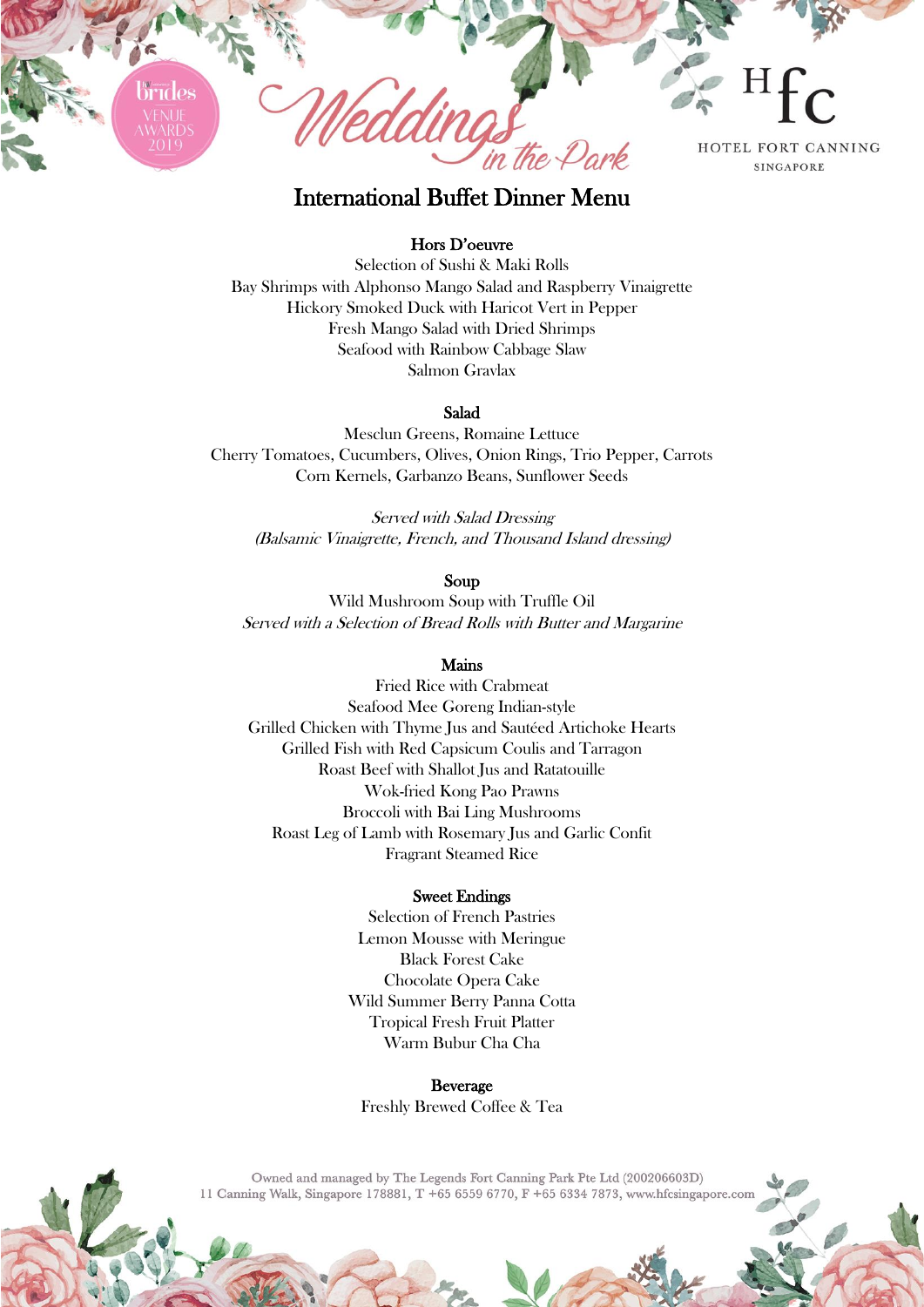

4 Course Western Lunch Menu

**Appetizer** Choice of 1 item per event

Spiced Pumpkin Salad <sup>w</sup>ith Couscous, Marinated Goat's Cheese, Candied Walnuts, Cherry Tomato Confit, Romaine Lettuce, and White Balsamic Vinaigrette (V)

> Smoked Duck Breast and Prawn Salad with Avocado Mousse, Curly Frisee and Oriental Ponzu Dressing

> > Soup Choice of 1 item per event

Cream of Mushroom with Truffle Oil Served with Assorted Fresh Bread Rolls

Pumpkin Soup with Fresh New Zealand Mussel Served with Assorted Fresh Bread Rolls

#### Main

Choice of 2 items per event

Garlic- confit Roast Sea Bass With Puttanesca, Polenta and Lemon Buttered Asparagus

Roasted Chicken Thigh with Potatoes and Seasonal Vegetables With Bonito Sake and Coriander Chilli Sauce

## Dessert

Choice of 1 item per event

Green Tea and Chestnut Mousse With Fresh Crème Anglaise and Fresh Fruit Compote

Crunchy Hazelnut Feuilletine With Light Vanilla Custard Sauce and Fresh Mixed Berries